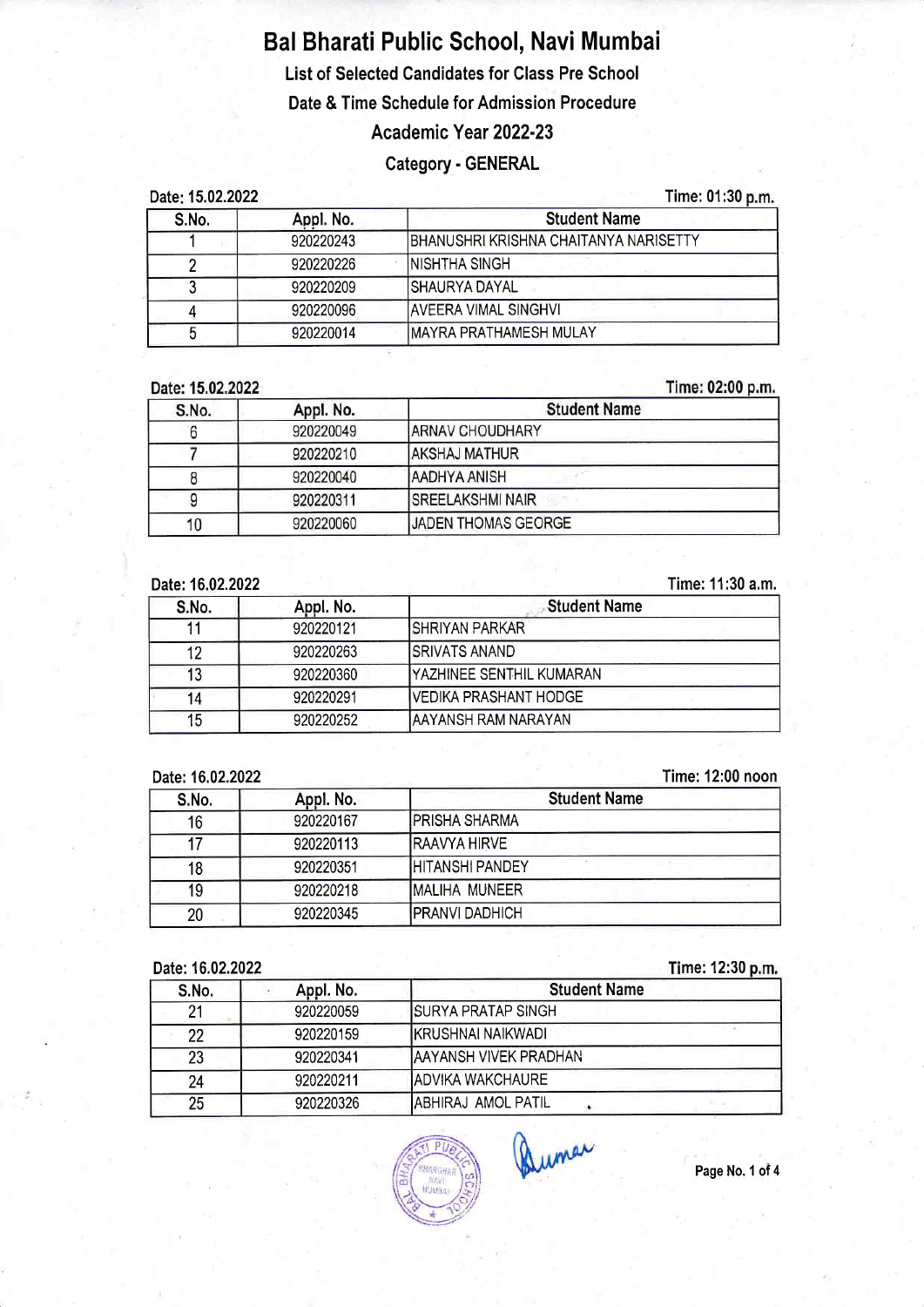# Bal Bharati Public School, Navi Mumbai List of Selected Candidates for Class Pre School Date & Time Schedule for Admission Procedure Academic Year 2022-23

## Category - GENERAL

Date:16.02.2022

Time: 01:00 m.

| S.No. | Appl. No. | <b>Student Name</b>        |  |
|-------|-----------|----------------------------|--|
| 26    | 920220141 | IANANYA SAURABH SINGH      |  |
| 27    | 920220036 | IAGASTYA LAXMIKANT CHAVAN  |  |
| 28    | 920220363 | IABHISHTA JAGDALE.         |  |
| 29    | 920220230 | <b>OJASVI VISHAL ROTHE</b> |  |
| 30    | 920220289 | IARYAN SATISH MISAL        |  |

Date:16.02.2022

me: 01:30

| S.No. | Appl. No. | <b>Student Name</b>           |
|-------|-----------|-------------------------------|
| 21    | 920220009 | IATHARVA JOGI                 |
| 32    | 920220150 | <b>IREYANSH SINGH CHAUHAN</b> |
| 33    | 920220250 | IMIHIKA LAMBA                 |
| 34    | 920220132 | <b>IPURVANSU SUBUDHI</b>      |
| 35    | 920220017 | AYANSH SUHAS CHAVAN.          |

Date:16.02.2022

me: 02:00 S.No. Appl. No. Student Name 36 920220205 VIRAJ DEVANAND PINATE 37 920220232 SAANVI SINGH 38 920220131 AARUSH ABHAS LANGDE

Date: 17.02.2022

Time: 11:30 a.m.

| ---------------- |           | .                               |
|------------------|-----------|---------------------------------|
| S.No.            | Appl. No. | <b>Student Name</b>             |
|                  | 920220319 | <b>ADVIK MAHADEV JADHAV</b>     |
| 42               | 920220100 | <b>IBHUVIKA SHETTY</b>          |
| 43               | 920220007 | <b>IDRISHIKA SANTOSH RAJPUT</b> |
| 44               | 920220064 | <b>RESHVIN KANDUKURI</b>        |
| 45               | 920220050 | <b>RESHNAV KANDUKURI</b>        |

39 920220190 RUDRA SACHIN MALI 40 920220178 ATHARV AJIT DANGE

Date:17.02.2022

Time: 12:00 noon

| S.No. | Appl. No. | <b>Student Name</b>      |  |
|-------|-----------|--------------------------|--|
| 46    | 920220347 | IMIVAAN SRINIVAS NAMALA  |  |
|       | 920220253 | IMUHAMMAD ALI ASIF MULLA |  |
| 48    | 920220228 | <b>AGAM SINGH NAGPAL</b> |  |
| 49    | 920220315 | IANIKA ANUJ JAISWAL      |  |
| 50    | 920220189 | <b>IPRIYAL SUYAL</b>     |  |



Quman

Page No. 2 of 4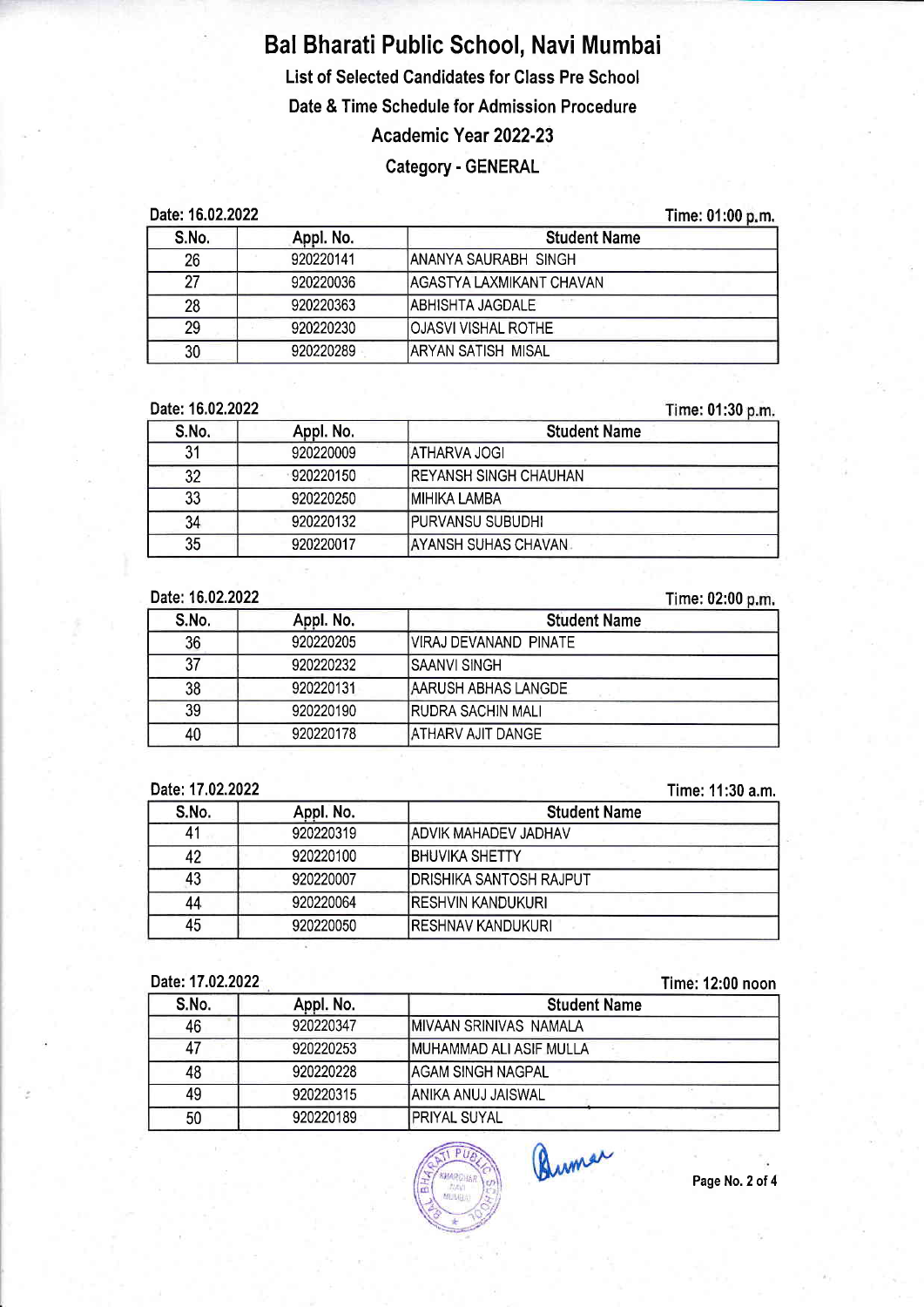# Bal Bharati Public School, Navi Mumbai

List of Selected Candidates for Class Pre School

Date & Time Schedule for Admission Procedure

## Academic Year 2022-23

## Category - GENERAL

Date: 17.02.2022 Time: 12:30 p.m.

| S.No. | Appl. No. | <b>Student Name</b> |
|-------|-----------|---------------------|
| 51    | 920220074 | IREYANSH KUMAR      |
| 52    | 920220284 | <b>IMYRA JHA</b>    |
| 53    | 920220198 | <b>ISAYESHA JHA</b> |
| 54    | 920220097 | RITWIKA KARADE      |
| 55    | 920220066 | IMANIKA TIWARI      |

Date: 17.02.2022

me: 01:00

| S.No. | Appl. No. | <b>Student Name</b>                      |
|-------|-----------|------------------------------------------|
| 56    | 920220236 | <b>JEKNOOR SINGH RAJMEET SINGH BANGA</b> |
| -57   | 920220332 | <b>IYUVIN SURESH PARMAR</b>              |
| 58    | 920220242 | <b>INAYAN KAMAL</b>                      |
| 59    | 920220301 | <b>JARYAN ARSHAD SHAIKH</b>              |
| 60    | 920220053 | IREYANSH NIKHIL PATEL                    |

17.02.2022 Date:

#### Time: 01:30 p.m.

| S.No. | Appl. No. | <b>Student Name</b>         |
|-------|-----------|-----------------------------|
| 61    | 920220063 | IVIKRAMADITYA SINGH         |
| 62    | 920220286 | İGAURI BHAUSAHEB BAGAL      |
| 63    | 920220235 | <b>IJIVIKA BAJRANG DOMB</b> |
| 64    | 920220183 | IANAY AMIT SAWANT           |
| 65    | 920220176 | IANIKA AMIT SAWANT          |

Date: 17.02.2022

#### me: 02:00

| S.No. | Appl. No. | <b>Student Name</b>             |
|-------|-----------|---------------------------------|
| 66    | 920220088 | IBAVYA RAKESH RAWLANI           |
| 67    | 920220027 | <b>IKAUSHAAN KANISHK JHA</b>    |
| 68    | 920220061 | <b>IKRISHANK LATHESH</b>        |
| 69    | 920220365 | <b>JAYANSH KUSHAL PARVATKAR</b> |
| 70    | 920220231 | <b>IRUHAN SANDEEP VAIDYA</b>    |

#### Date: 18.02.2022 .

Time: 11:30 a.m.

| S.No. | Appl. No. | <b>Student Name</b>            |
|-------|-----------|--------------------------------|
|       | 920220305 | CHIRAG RAJAK                   |
| 72    | 920220306 | <b>CHARVI RAJAK</b>            |
| 73    | 920220156 | <b>PRISHA INDRASHIS MOULIK</b> |
| 74    | 920220153 | <b>RIDHAAN RAJESH GAONKAR</b>  |
| 75    | 920220081 | <b>DAIVIK GHOSH</b>            |



Page No. 3 of 4